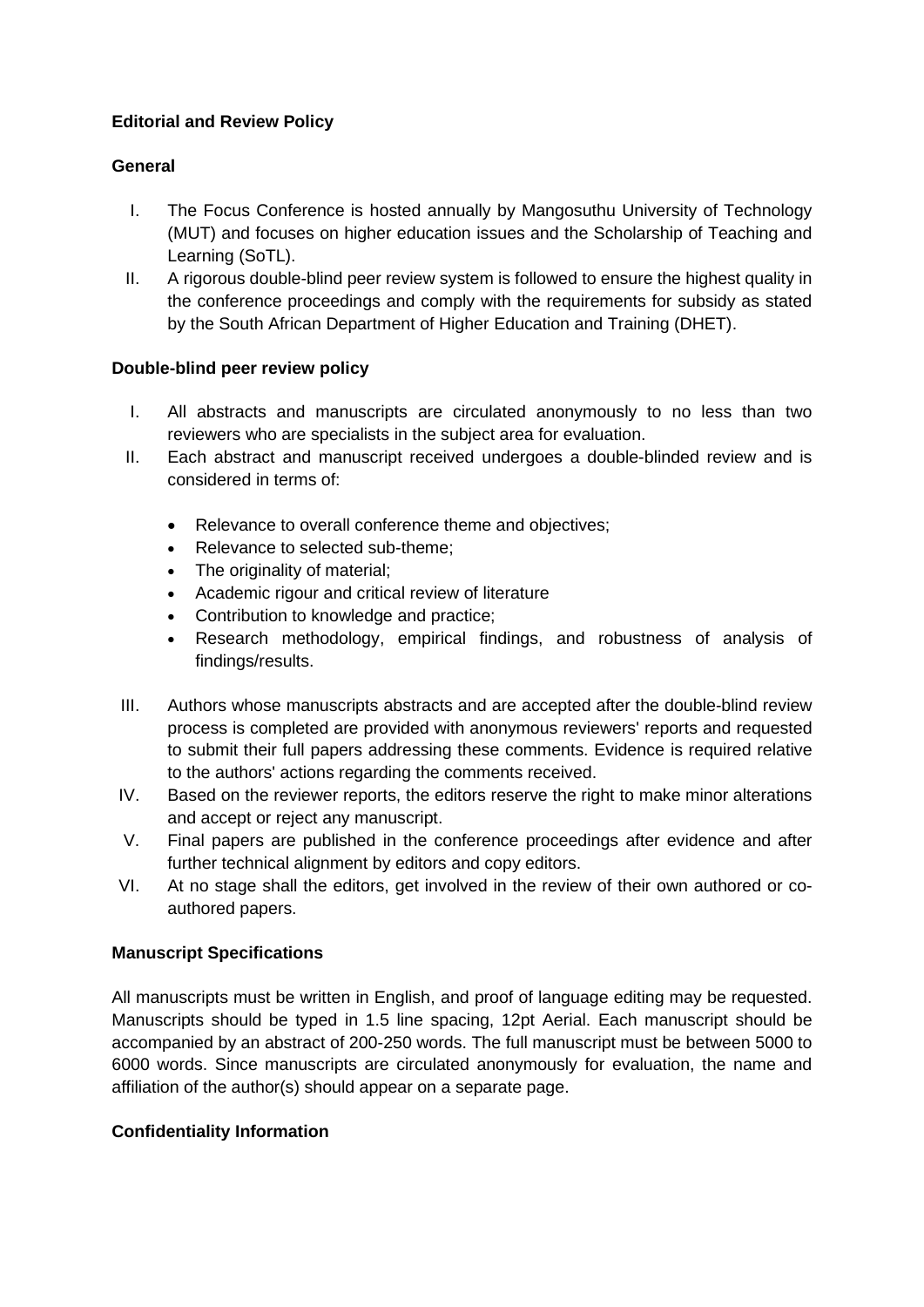Strict confidentiality is maintained to matters related to manuscripts, correspondences made with authors and reviewers and complaints made. The same is expected of the Authors, Reviewers and Editorial Staff. The manuscripts, comments from the peer-reviewers, correspondences made, emails etc should not be released to any unauthorized person/body/forum/website.

# **Roles and Responsibilities**

Focus Conference Organisers

- I. Facilitate manuscript submissions process
- II. Facilitate communication between the reviewers and authors
- III. Identify and appoint subject experts as reviewers
- IV. Identify and appoint editors
- V. Maintaining confidentiality and professionalism of the review process

#### a. Authors

- I. Authors must certify that their manuscripts are their original work.
- II. Authors must certify that the manuscript has not previously been published elsewhere.
- III. Authors must certify that the manuscript is not currently being considered for publication elsewhere.
- IV. Authors should submit the manuscript in linguistically and grammatically correct English and formatted in accordance with the journal's Author Guidelines.
- V. Authors must participate in the peer review process.
- VI. Authors are obliged to provide retractions or corrections of mistakes.
- VII. All Authors mentioned are expected to have significantly contributed to the research.
- VIII. Authors must notify the Editors of any conflicts of interest.
- IX. Authors must identify all sources used in the creation of their manuscript.
- X. Authors must report any errors they discover in their published paper to the Editors.
- XI. Authors should acknowledge all significant funders of the research pertaining to their article and list all relevant competing interests.
- XII. Other sources of support for publications should also be clearly identified in the manuscript, usually in an acknowledgement (e.g., funding for the article processing charge; language editing or editorial assistance).
- XIII. The Corresponding author should provide the declaration of any conflicts of interest on behalf of all Authors. Conflicts of interest may be associated with employment, sources of funding, personal financial interests, membership of relevant organisations or others.
	- b. Reviewers
	- I. Reviewers are asked to check whether the manuscript is scientifically sound and coherent, how interesting it is and whether the quality of the writing is acceptable.
	- II. Reviewers are asked to be polite and constructive in their reports. Reports that may be insulting or uninformative will be rescinded.
	- III. Further, Reviewers are asked to comment on originality, structure and previous research: (1) Is the paper sufficiently novel and does it contribute to a better